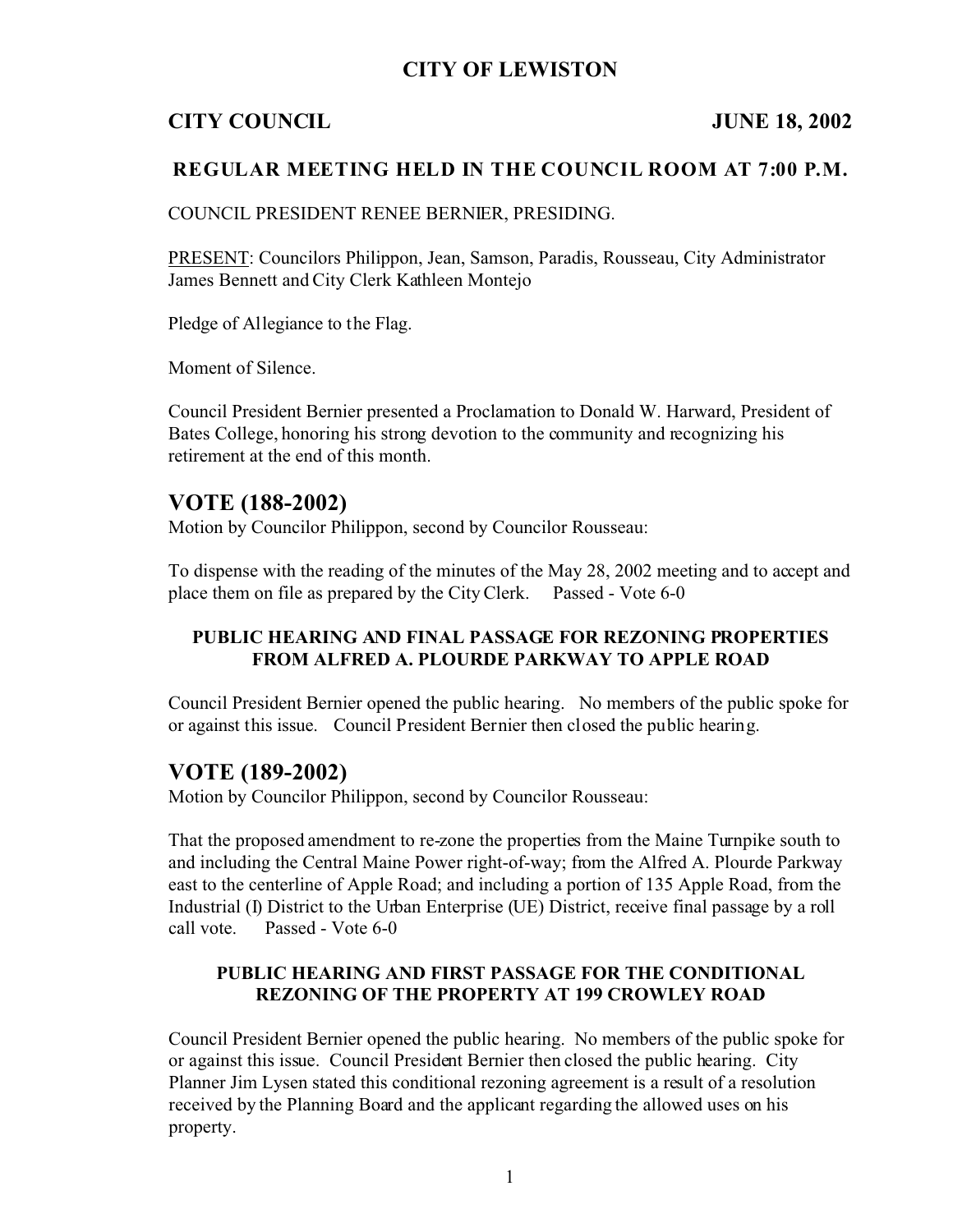## **CITY COUNCIL JUNE 18, 2002**

# **VOTE (190-2002)**

Motion by Councilor Rousseau, second by Councilor Samson:

To approve first passage of the amendment to the Zoning and Land Use Code and Map to conditionally rezone the property at 199 Crowley Road, from the Office Service (OS) District to the Urban Enterprise (UE) District, subject to a conditional agreement, and that the public hearing on said ordinance be continued to the meeting of July 9, 2002 for final passage. Passed - Vote 6-0

#### **PUBLIC HEARING AND FIRST PASSAGE REGARDING AN AMENDMENT TO THE BUSINESS LICENSING ORDINANCE FOR PROPOSED INCREASE IN LICENSING FEES**

Motion by Councilor Jean, second by Councilor Philippon:

That the proposed amendment to the City Code of Ordinances, Chapter 22 "Businesses", Article II "Licenses", Section 22-46 "Schedule of Fees" receive first passage by a roll call vote and that the public hearing on said ordinance be continued to the meeting of August 20, 2002 for final passage.

Council President Bernier opened the public hearing.

Vincent DePaulo of the Treasure Chest III adult book store spoke against the high increase in fees for the adult amusement devices. He noted he currently pays \$600 per year and the proposed increase will have him paying \$3000 per year. He stated it is against federal law to set license fees too high to license a business out-of-business and force it to close due to high license fees.

Michael Miller, owner of the Blue Goose, stated the proposed increase for Class A Lounge licenses from \$1500 to \$1800 per year is an outrageous fee, an increase of 20 percent. He noted that other businesses that are similar, but sell more food than alcohol, such as Margarita's pays only \$300 per year in license fees, compared to his \$1500. He stated his business is physically much smaller than Margarita's Restaurant, yet he pays much more per year.

Ken Daigle, owner of Little Joe's, addressed the Council with similar concerns that Mr. Miller has about the high fees for bars as opposed to restaurant licenses. He noted his business is quiet and does not cause a problem. He stated the police have needed to response to his business only five times in the past five years. Mr. Daigle said his liability insurance has increased dramatically since September 11, and the City should be supportive and understanding for small, local business owners.

Brenda Lavoie, owner of The Bird/Toucan Lounge, stated the fees are much too high and she is paying a lot in fees and not receiving much in city services in exchange for the high fees.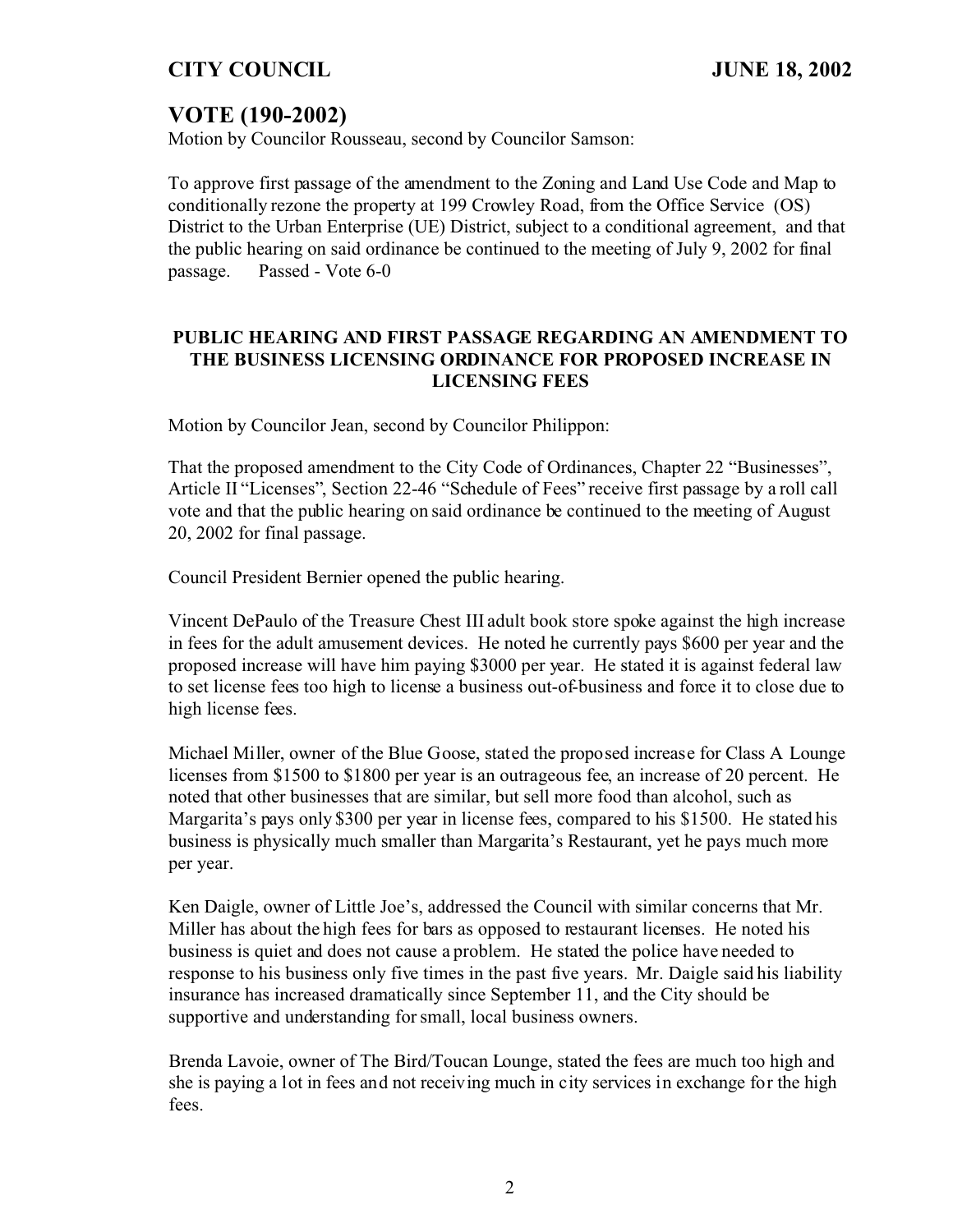# **CITY COUNCIL JUNE 18, 2002**

Council President Bernier then closed the public hearing. Councilor Bernier asked why the City is looking to increase the fees for business licensing and the City Administrator noted that a category in the budget that the Council just adopted included a section for additional revenues from city licenses and permits, rather than increasing residential property taxes. The Administrator stated there are two ways to determine licensing fees - the cost of administrating services needed for the license such as inspections, background investigations and so forth, and the other factor is what similar communities are charging for the same license to compare if the Lewiston tax payers are paying more in taxes than is normally paid by a fee service in other towns. The Administrator noted it is a policy decision for the Council.

# **VOTE (191-2002)**

Motion by Councilor Samson, second by Councilor Jean:

To table this issue until additional information is obtained and available to the Council.

Motion did not pass. Vote - 3-3 (Councilors Jean, Bernier and Samson in favor; Councilors Philippon, Paradis and Rousseau opposed.)

Councilor Paradis suggested the item be discussed more in detail at a future workshop.

## **VOTE (192-2002)**

Motion by Councilor Bernier, second by Councilor Paradis:

To table this issue and bring it forth at the next Council workshop on June 25 for additional review and discussion. Passed - Vote 5-1 (Councilor Philippon opposed.)

### **DISCUSSION OF A REQUEST TO CONSIDER THE CLOSURE OF NELKE PLACE**

Councilor Philippon has requested that the City close off Nelke Place, at the intersection with Russell Street, making it a dead-end street. Councilor Philippon has met with the residents of Nelke Place and they are unanimous in their request regarding the closure of this street. The residents are concerned that after the completion of the Russell Street overpass, this intersection (the only one on Russell St between College St and Main St) will become more hazardous due to the increased traffic and speed of vehicles. Councilor Philippon and the residents have noted this is a short, quiet, residential street that is not designed to accommodate thru traffic. This issue will be brought before Council during a future Council meeting for final action.

### **DISCUSSION OF A REQUEST TO ADJUST THE HOURS OF OPERATION AT THE SOLID WASTE FACILITY**

The Department of Public Works is recommending a change in the hours of operation at the Solid Waste Facility. The current hours are Monday - Friday, 7:00am to 4:00pm and Saturdays from 8:00am to 12noon. The recommendation is to close one hour earlier, at